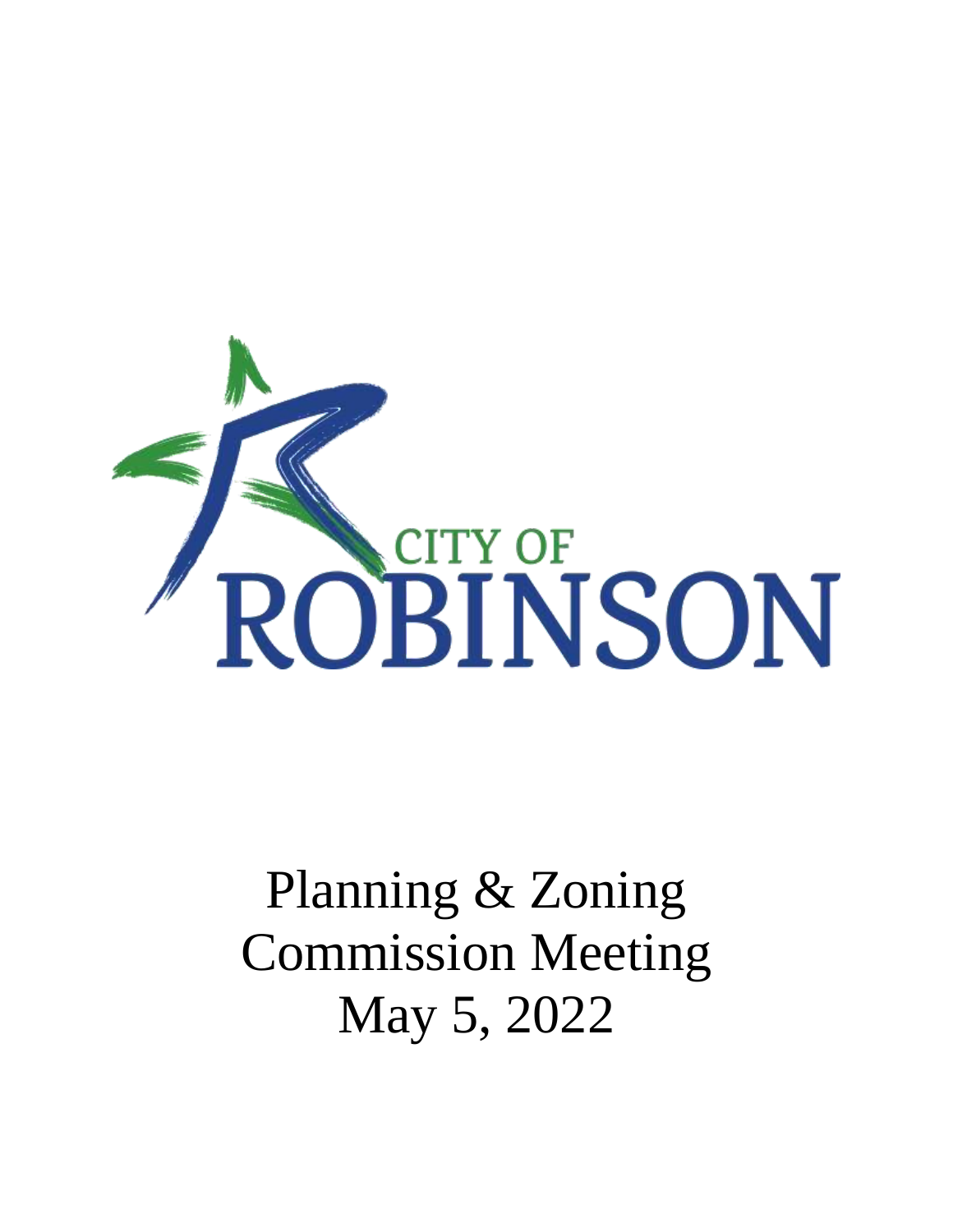

# 111 W. Lyndale, Robinson, TX 76706-5619 Phone (254) 662-1415 ❖ Fax (254) 662-1035

#### **PUBLIC NOTICE**

#### **THE CITY OF ROBINSON PLANNING AND ZONING COMMISSION WILL MEET ON THURSDAY, MAY 5, 2022, AT 6:00 P.M. IN THE COUNCIL CHAMBERS AT ROBINSON CITY HALL, 111 W. LYNDALE DRIVE, ROBINSON, TEXAS TO CONSIDER AND ACT ON THE ITEMS ON THE FOLLOWING AGENDA.**

- 1. **Call to Order of Regular Session**
- 2. **Invocation**
- 3. **Roll Call**
- 4. **Approve Minutes**: April 21, 2022
- 5. **Citizen Comments**
- 6. **PUBLIC HEARING**: Conduct a public hearing and consider a recommendation to the Robinson City Council regarding the application of Jeff Bird with Tate Avenue Investors on behalf of Kevin Kenny for a zoning change from AG and RE Districts to SF-2 District on approximately 49.976 acres, known as Tracts 12, 20, 24, and another tract in the C. O'Campo Survey, approximately addressed at 726 N. Old Robinson Road and in the 700 block of Greig Drive.
- 7. **PUBLIC HEARING**: Conduct a public hearing and consider a recommendation to the Robinson City Council regarding the application of Demetrius Powell for approval of a specific use permit for a hosted and unhosted residential bed and breakfast in the SF-2 District on 1.0 acre known as Tract 2 of the M. Martinez Survey, addressed at 501 E. Moonlight Drive.
- 8. **Board member comments and/or questions: No discussion by or with Board members will be held on any matter not listed on an official agenda as required by law.**
- 9. **Adjourn**.

| <b>POSTED:</b> | <b>Planning &amp; Zoning Commission Meeting Agenda</b> |
|----------------|--------------------------------------------------------|
| AT:            | May 5, 2022                                            |
| BY:            | Page 1 of 2                                            |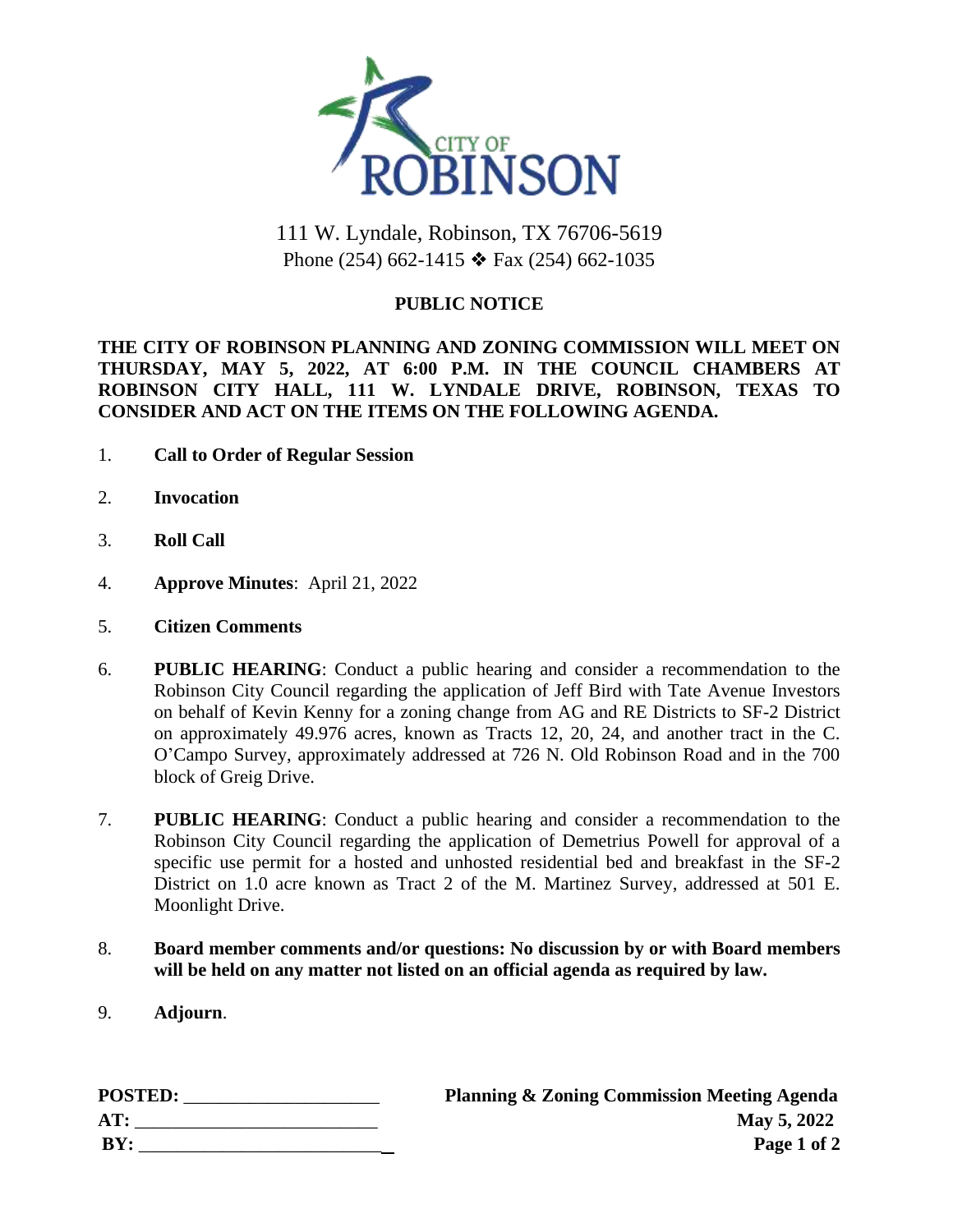*\*The Governing Body reserves the right to go into Executive Session on any item listed on the Agenda in accordance with Chapter 551 of the Government Code.*

*\*Public Hearings will be held in accordance with procedures set forth in Resolution R-95-011, adopted by the City Council on June 13, 1995.*

*Note: Persons with disabilities who plan to attend this meeting and who need auxiliary aids or services should contact Misty Cryer, City Secretary at 254-662-1415 at least twenty-four (24) hours before this meeting so that appropriate arrangements can be made.*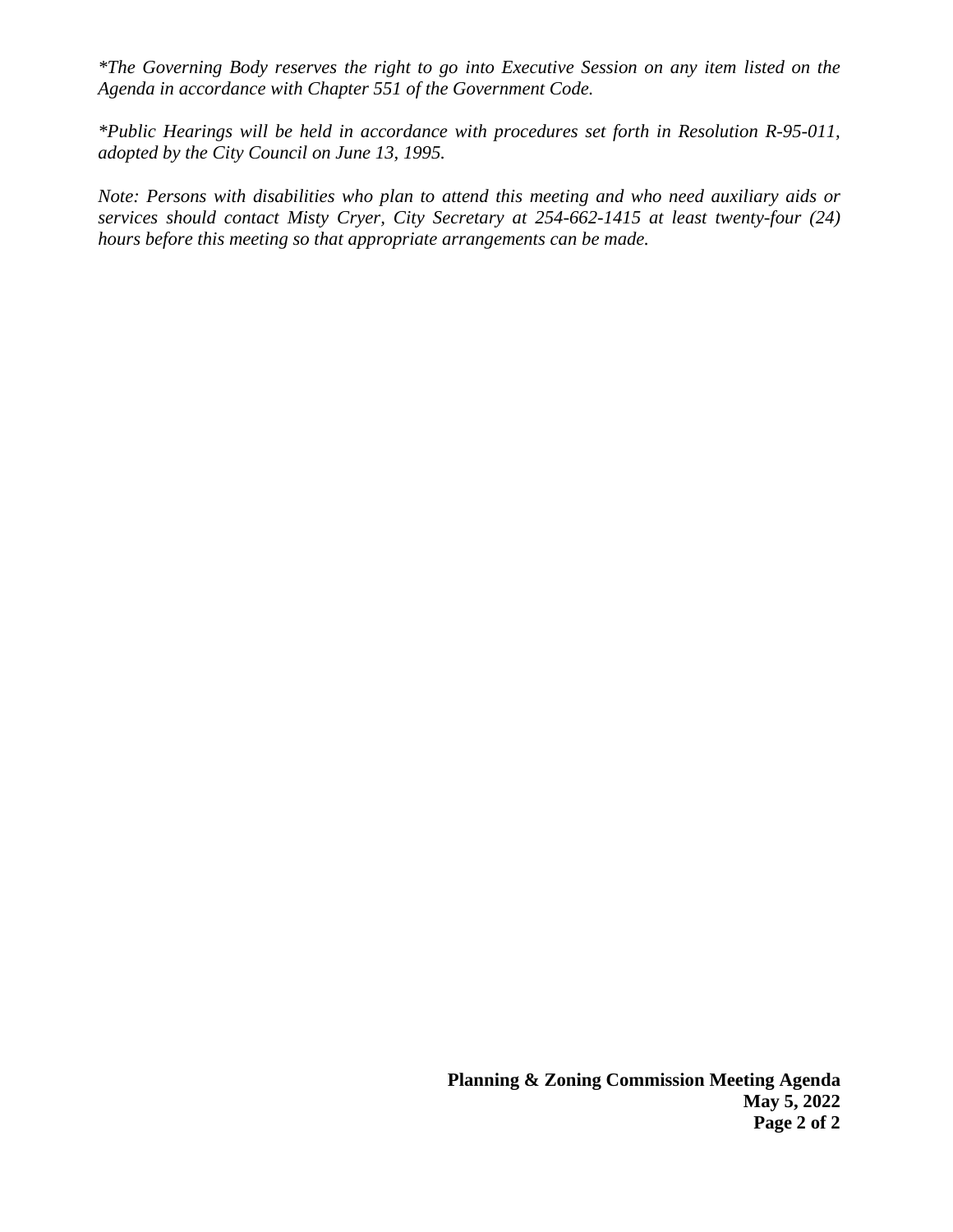

**Date Submitted: 4/21/2022 Meeting Date: 5/5/2022 Items #1-3**

## **CALL TO ORDER:**

#### **INVOCATION:**

## **ROLL CALL:**

|                    | <b>PRESENT</b> | <b>ABSENT</b> |
|--------------------|----------------|---------------|
| <b>HOLTKAMP</b>    |                |               |
| <b>RUIZ</b>        |                |               |
| <b>DINGMAN</b>     |                |               |
| <b>THOMPSON</b>    |                |               |
| <b>PRAESEL</b>     |                |               |
| <b>DAVIS</b>       |                |               |
| <b>ARNHART</b>     |                |               |
| <b>ALTERNATES:</b> |                |               |
| <b>LOTH</b>        |                |               |
| <b>REID</b>        |                |               |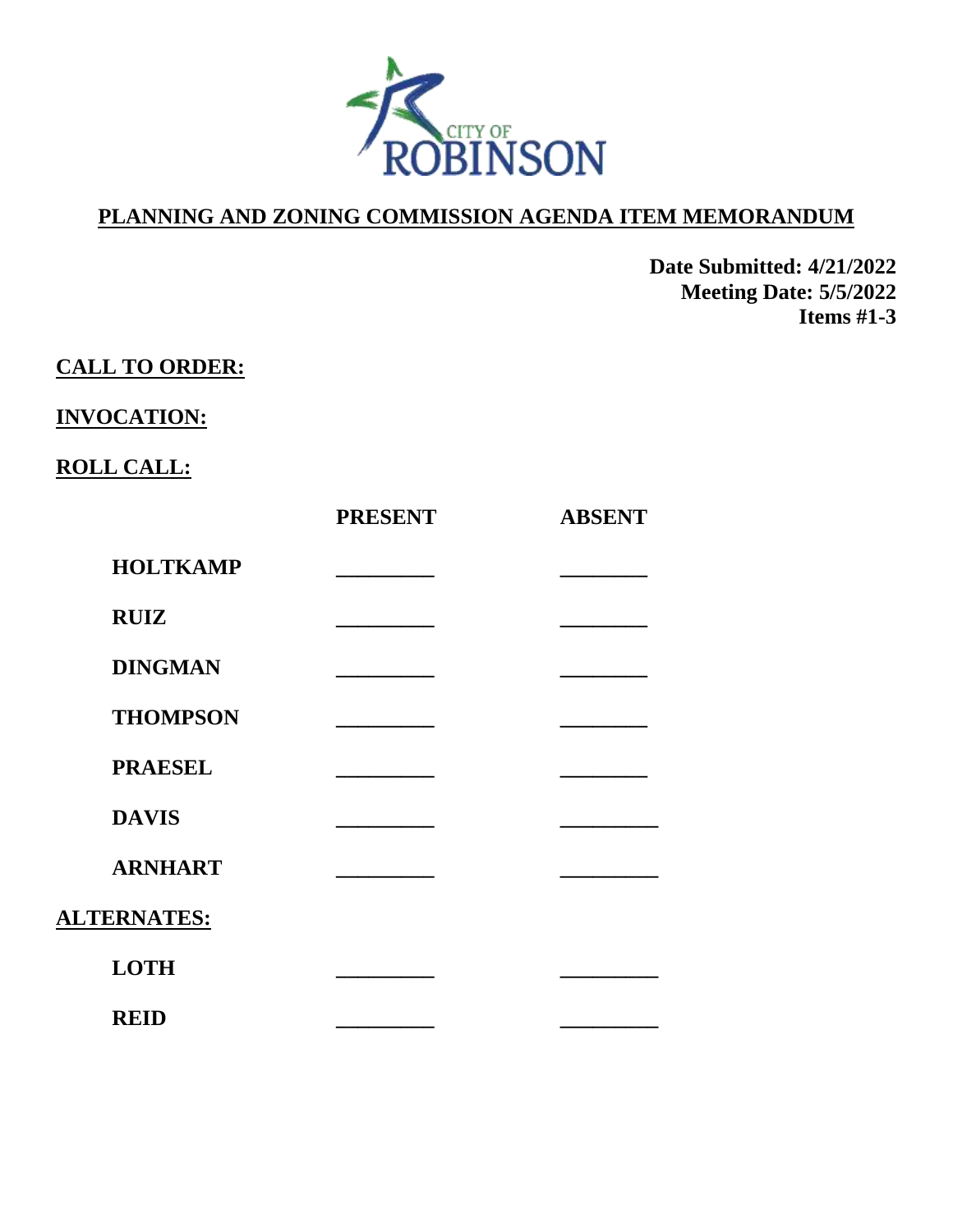

**Date Submitted: 4/21/2022 Meeting Date: 5/5/2022 Item #4**

**DEPT./DIVISION SUBMISSION & REVIEW:** Justin French, Director of Planning and Development

**ITEM DESCRIPTION:** Approve Minutes: April 21, 2022.

**STAFF RECOMMENDATION:** Approve minutes as presented in item description.

**ITEM SUMMARY:** A copy of the minutes has been provided for review.

**FISCAL IMPACT:** N/A

**ATTACHMENTS:** April 21, 2022 Regular Meeting Minutes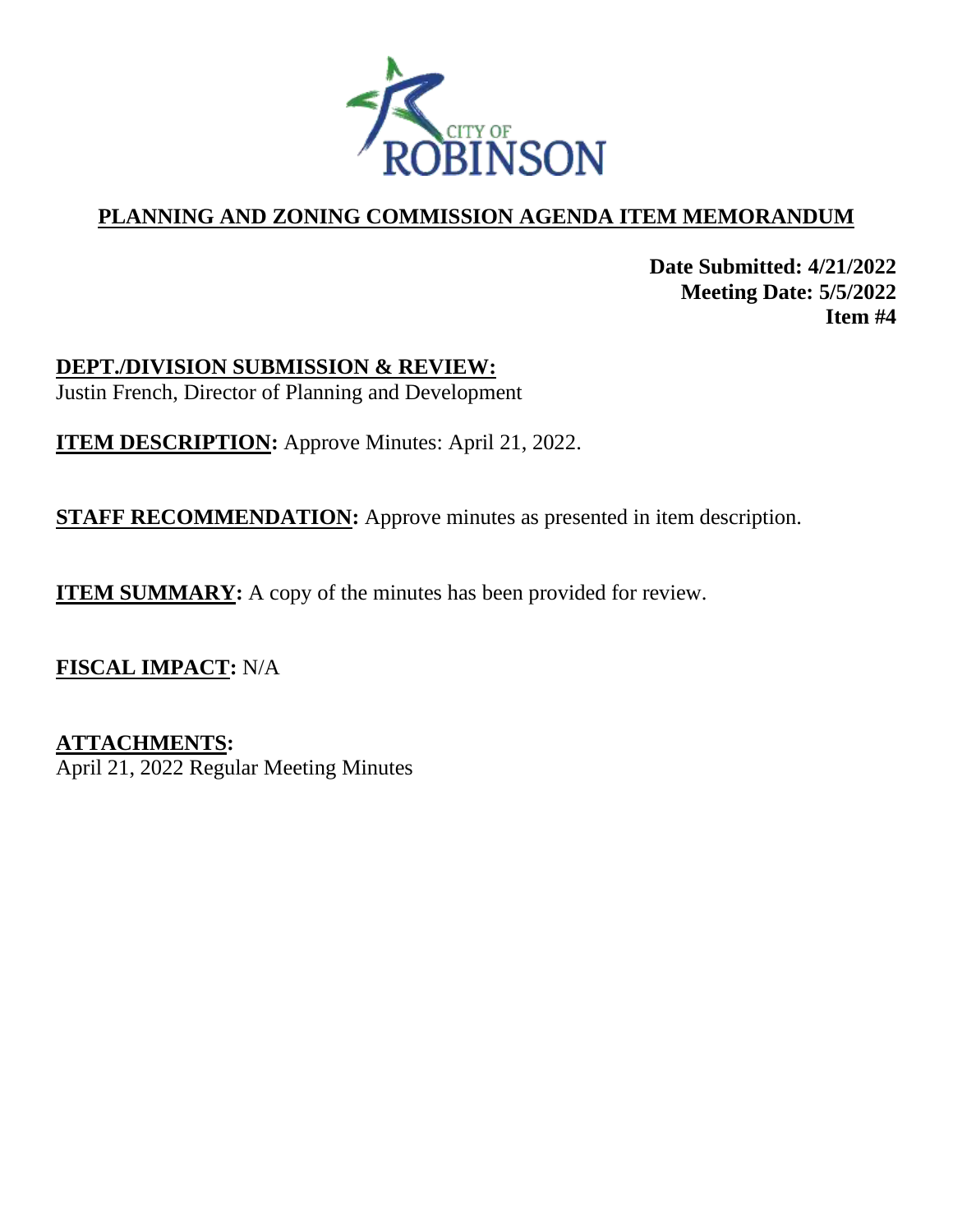

**Date Submitted: 4/21/2022 Meeting Date: 5/5/2022 Item #5**

**DEPT./DIVISION SUBMISSION & REVIEW:** David Dingman, Chair

**ITEM DESCRIPTION:** Citizen Comments.

## **STAFF RECOMMENDATION:**

**ITEM SUMMARY:** *This is an opportunity for citizens to address the Commission on matters which are not scheduled for consideration. In order to address the Commission, please complete a Speaker's Request Form and submit to the City Secretary prior to the start of the meeting. All comments must be directed to the Presiding Officer, rather than an individual Commission Member or city staff. Comments are limited to three minutes and must pertain to the subject matter listed on the Speaker's Request Form. The Commission may not comment publicly on issues raised, but may direct the City Manager or Planning Director to resolve or request the matter to be placed on a future agenda. Such public comments shall not include any "deliberation" as defined by Chapter 551 of the Government Code, as now or hereafter amended.* 

#### **FISCAL IMPACT:** N/A

#### **ATTACHMENTS:** N/A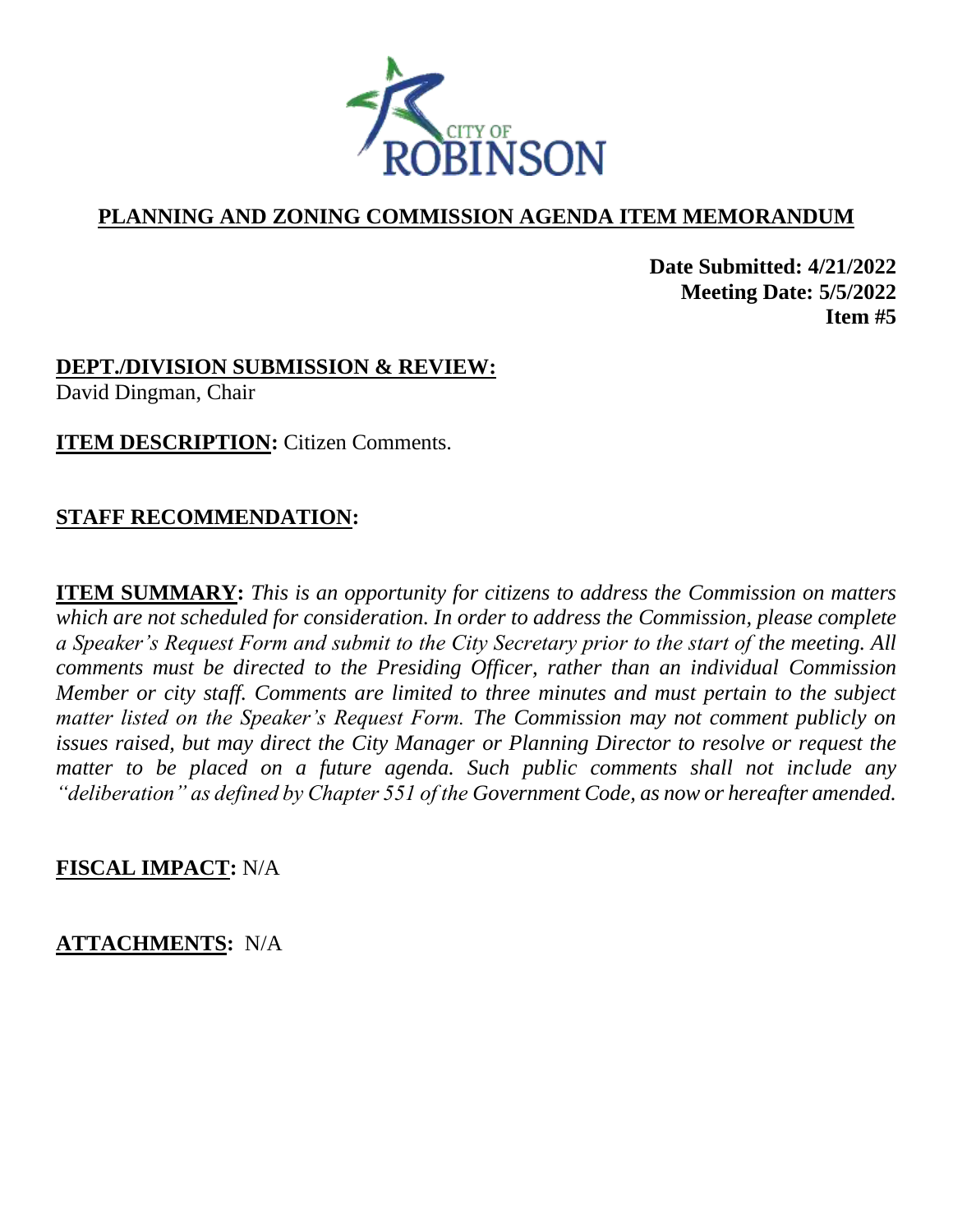

**Date Submitted: 4/21/2022 Meeting Date: 5/5/2022 Item #8**

## **DEPT./DIVISION SUBMISSION & REVIEW:**

David Dingman, Chairman

**ITEM DESCRIPTION:** Board member comments and/or questions: No discussion by or with Board members will be held on any matter not listed on an official agenda as required by law.

HOLTKAMP

RUIZ

DINGMAN

**THOMPSON** 

PRAESEL

DAVIS

ARNHART

ALTERNATES:

LOTH

REID